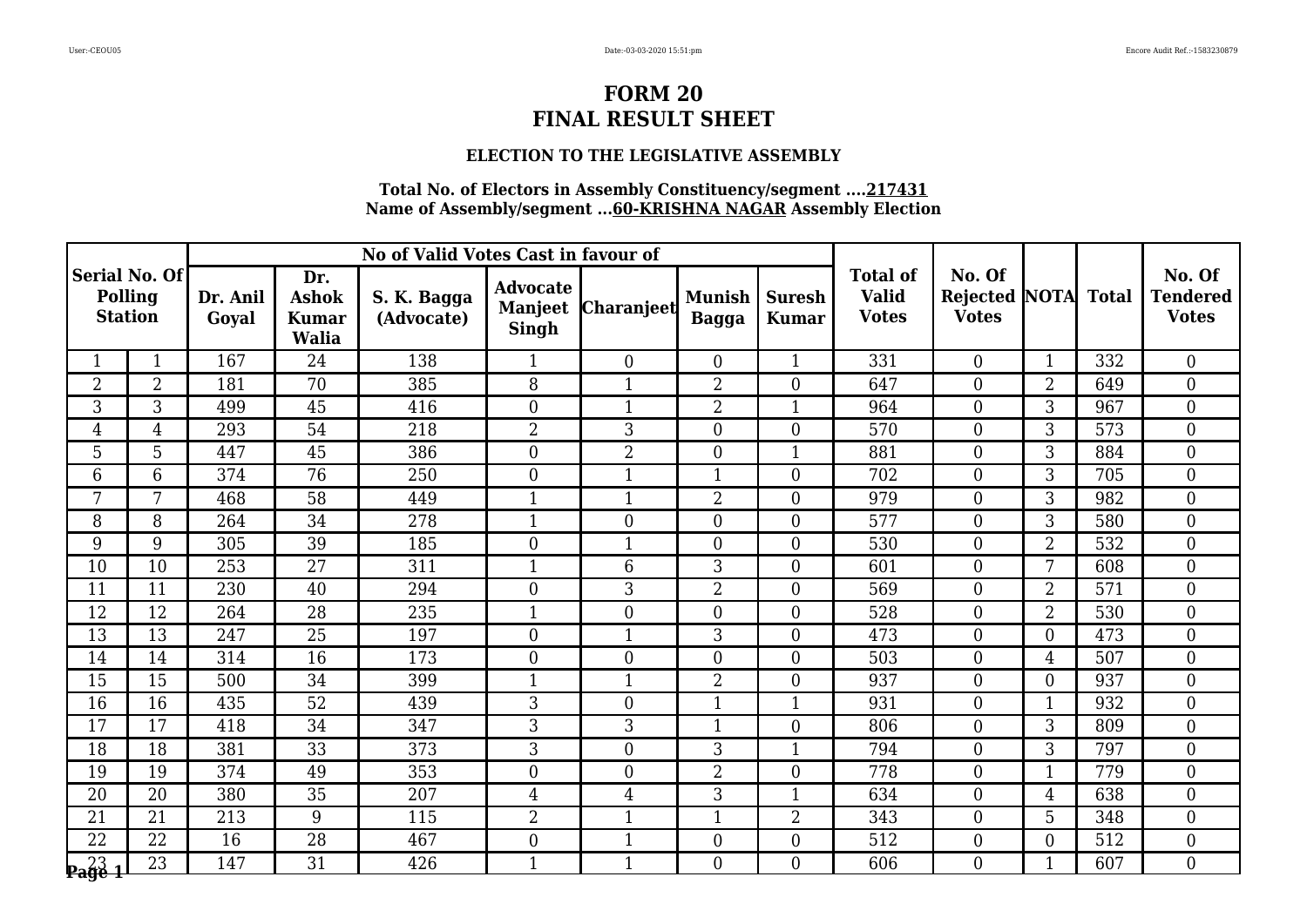#### **ELECTION TO THE LEGISLATIVE ASSEMBLY**

|                                             |                 |                   |                                                     | No of Valid Votes Cast in favour of |                                                   |                   |                               |                               |                                                 |                                         |                |              |                                           |
|---------------------------------------------|-----------------|-------------------|-----------------------------------------------------|-------------------------------------|---------------------------------------------------|-------------------|-------------------------------|-------------------------------|-------------------------------------------------|-----------------------------------------|----------------|--------------|-------------------------------------------|
| Serial No. Of <br>Polling<br><b>Station</b> |                 | Dr. Anil<br>Goyal | Dr.<br><b>Ashok</b><br><b>Kumar</b><br><b>Walia</b> | S. K. Bagga<br>(Advocate)           | <b>Advocate</b><br><b>Manjeet</b><br><b>Singh</b> | <b>Charanjeet</b> | <b>Munish</b><br><b>Bagga</b> | <b>Suresh</b><br><b>Kumar</b> | <b>Total of</b><br><b>Valid</b><br><b>Votes</b> | No. Of<br>Rejected NOTA<br><b>Votes</b> |                | <b>Total</b> | No. Of<br><b>Tendered</b><br><b>Votes</b> |
| 24                                          | 24              | 538               | 54                                                  | 408                                 | $\mathbf{1}$                                      | $\overline{2}$    | 3                             | $\overline{0}$                | 1006                                            | $\overline{0}$                          | $\mathbf{1}$   | 1007         | $\boldsymbol{0}$                          |
| 25                                          | 25              | 280               | 33                                                  | 284                                 | $\overline{0}$                                    | $\theta$          | $\mathbf{1}$                  | $\overline{0}$                | 598                                             | $\overline{0}$                          | $\overline{4}$ | 602          | $\boldsymbol{0}$                          |
| 26                                          | 26              | 265               | 26                                                  | 198                                 | $\overline{0}$                                    | 3                 | 1                             | $\boldsymbol{0}$              | 493                                             | $\boldsymbol{0}$                        | $\mathbf 1$    | 494          | $\boldsymbol{0}$                          |
| $\overline{27}$                             | 27              | 234               | $\overline{23}$                                     | 229                                 | $\overline{2}$                                    | $\mathbf{1}$      | $\mathbf{1}$                  | $\overline{0}$                | 490                                             | $\overline{0}$                          | $\mathbf{1}$   | 491          | $\boldsymbol{0}$                          |
| 28                                          | 28              | 300               | 32                                                  | 234                                 | $\overline{0}$                                    | $\mathbf{1}$      | $\theta$                      | $\overline{0}$                | 567                                             | $\overline{0}$                          | $\overline{2}$ | 569          | $\boldsymbol{0}$                          |
| 29                                          | 29              | 482               | 50                                                  | 429                                 | 1                                                 | $\overline{4}$    | 1                             | $\overline{2}$                | 969                                             | $\overline{0}$                          | 3              | 972          | $\boldsymbol{0}$                          |
| 30                                          | 30              | 467               | 26                                                  | 371                                 | $\overline{2}$                                    | 3                 | $\boldsymbol{0}$              | $\boldsymbol{0}$              | 869                                             | $\boldsymbol{0}$                        | $\overline{2}$ | 871          | $\boldsymbol{0}$                          |
| 31                                          | 31              | 425               | 50                                                  | 352                                 | $\overline{0}$                                    | $\mathbf{1}$      | $\overline{0}$                | $\overline{0}$                | 828                                             | $\overline{0}$                          | $\overline{2}$ | 830          | $\overline{0}$                            |
| 32                                          | 32              | 397               | 44                                                  | 328                                 | $\mathbf{1}$                                      | $\mathbf{1}$      | $\overline{2}$                | $\boldsymbol{0}$              | 773                                             | $\overline{0}$                          | $\overline{2}$ | 775          | $\overline{0}$                            |
| 33                                          | 33              | 274               | 25                                                  | 202                                 | $\boldsymbol{0}$                                  | $\mathbf{1}$      | $\boldsymbol{0}$              | $\boldsymbol{0}$              | 502                                             | $\boldsymbol{0}$                        | $\overline{2}$ | 504          | $\boldsymbol{0}$                          |
| 34                                          | 34              | 351               | 26                                                  | 184                                 | $\overline{0}$                                    | $\overline{0}$    | $\overline{0}$                | $\overline{2}$                | 563                                             | $\overline{0}$                          | 6              | 569          | $\boldsymbol{0}$                          |
| 35                                          | 35              | 342               | 19                                                  | 331                                 | 11                                                | $\overline{0}$    | 1                             | $\boldsymbol{0}$              | 704                                             | $\overline{0}$                          | 3              | 707          | $\overline{0}$                            |
| 36                                          | $\overline{36}$ | 202               | 14                                                  | 454                                 | $\overline{16}$                                   | $\overline{2}$    | 3                             | 3                             | 694                                             | $\overline{0}$                          | $\overline{4}$ | 698          | $\overline{0}$                            |
| 37                                          | 37              | 184               | 6                                                   | 272                                 | 11                                                | $\overline{0}$    | 3                             | $\mathbf{1}$                  | 477                                             | $\overline{0}$                          | $\overline{4}$ | 481          | $\boldsymbol{0}$                          |
| 38                                          | 38              | 84                | 12                                                  | 293                                 | $\mathbf{1}$                                      | $\overline{0}$    | $\boldsymbol{0}$              | $\boldsymbol{0}$              | 390                                             | $\overline{0}$                          | $\mathbf{1}$   | 391          | $\boldsymbol{0}$                          |
| 39                                          | 39              | 493               | 38                                                  | 376                                 | $\mathbf{0}$                                      | $\mathbf{0}$      | $\mathbf{1}$                  | $\overline{0}$                | 908                                             | $\overline{0}$                          | 5              | 913          | $\overline{0}$                            |
| 40                                          | 40              | 406               | 40                                                  | 298                                 | 9                                                 | $\overline{0}$    | $\boldsymbol{0}$              | $\mathbf{1}$                  | 754                                             | $\overline{0}$                          | $\overline{2}$ | 756          | $\boldsymbol{0}$                          |
| 41                                          | 41              | 405               | 27                                                  | 212                                 | $\mathbf{1}$                                      | $\overline{0}$    | $\overline{2}$                | $\boldsymbol{0}$              | 647                                             | $\overline{0}$                          | 5              | 652          | $\boldsymbol{0}$                          |
| 42                                          | 42              | 242               | $\overline{29}$                                     | 225                                 | 5                                                 | $\mathbf{0}$      | $\mathbf{1}$                  | $\boldsymbol{0}$              | 502                                             | $\overline{0}$                          | $\mathbf{1}$   | 503          | $\overline{0}$                            |
| 43                                          | 43              | 297               | 21                                                  | 239                                 | 3                                                 | $\overline{0}$    | $\overline{0}$                | $\overline{0}$                | 560                                             | $\overline{0}$                          | $\overline{2}$ | 562          | $\overline{0}$                            |
| 44                                          | 44              | 467               | 47                                                  | 415                                 | 6                                                 | $\overline{0}$    | $\boldsymbol{0}$              | $\boldsymbol{0}$              | 935                                             | $\overline{0}$                          | 3              | 938          | $\boldsymbol{0}$                          |
| 45                                          | 45              | 450               | $\overline{35}$                                     | 323                                 | $\boldsymbol{0}$                                  | $\overline{2}$    | $\overline{2}$                | $\mathbf{1}$                  | 813                                             | $\overline{0}$                          | $\mathbf{1}$   | 814          | $\overline{0}$                            |
| $\frac{46}{2}$                              | 46              | 392               | 22                                                  | 307                                 | $\overline{0}$                                    | $\overline{4}$    | $\overline{0}$                | $\mathbf{1}$                  | 726                                             | $\overline{0}$                          | 3              | 729          | $\boldsymbol{0}$                          |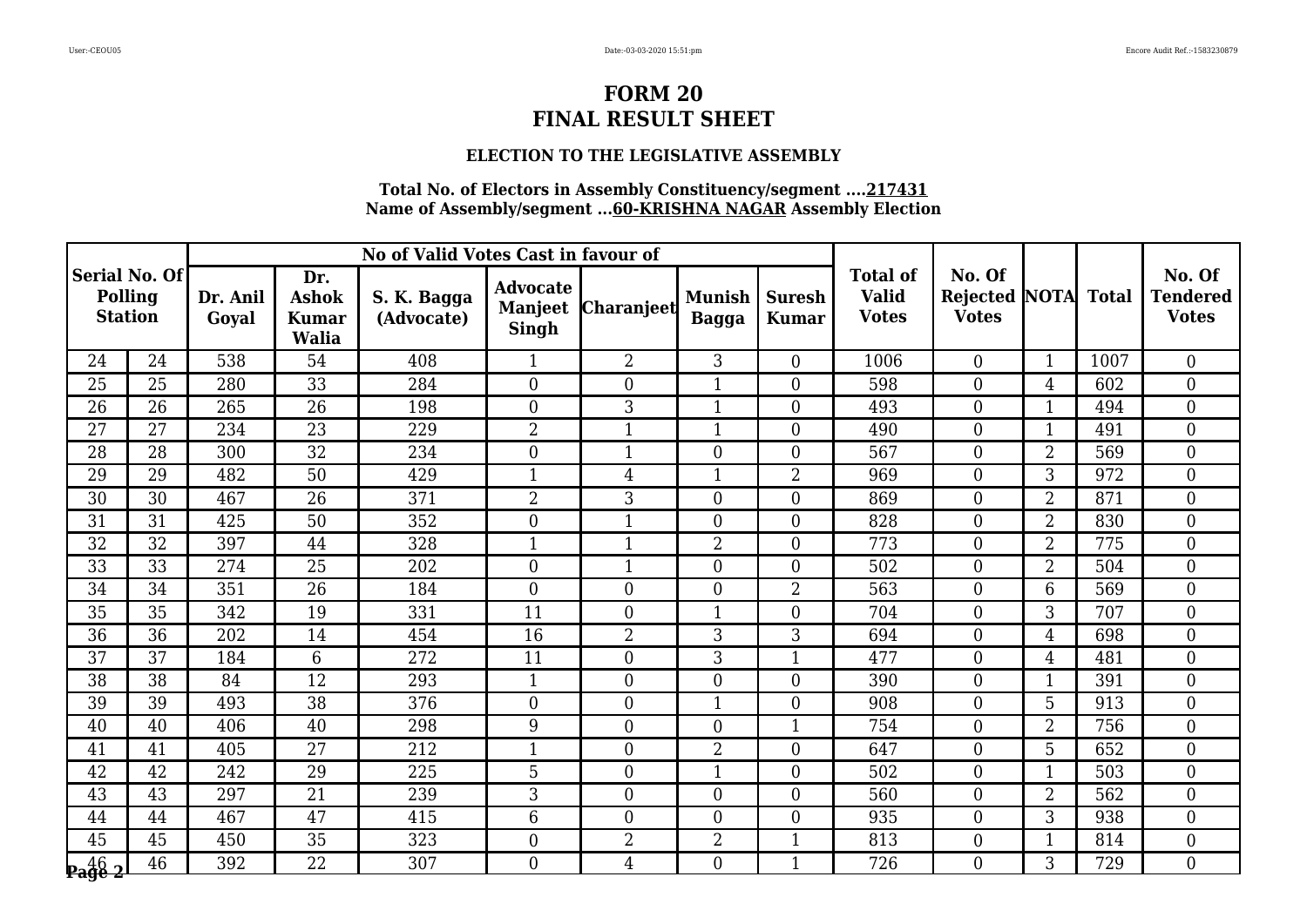### **ELECTION TO THE LEGISLATIVE ASSEMBLY**

|                                             |                 |                   |                                                     | No of Valid Votes Cast in favour of |                                                   |                   |                               |                               |                                                 |                                           |                  |              |                                           |
|---------------------------------------------|-----------------|-------------------|-----------------------------------------------------|-------------------------------------|---------------------------------------------------|-------------------|-------------------------------|-------------------------------|-------------------------------------------------|-------------------------------------------|------------------|--------------|-------------------------------------------|
| Serial No. Of <br>Polling<br><b>Station</b> |                 | Dr. Anil<br>Goval | Dr.<br><b>Ashok</b><br><b>Kumar</b><br><b>Walia</b> | S. K. Bagga<br>(Advocate)           | <b>Advocate</b><br><b>Manjeet</b><br><b>Singh</b> | <b>Charanjeet</b> | <b>Munish</b><br><b>Bagga</b> | <b>Suresh</b><br><b>Kumar</b> | <b>Total of</b><br><b>Valid</b><br><b>Votes</b> | No. Of<br><b>Rejected</b><br><b>Votes</b> | <b>NOTA</b>      | <b>Total</b> | No. Of<br><b>Tendered</b><br><b>Votes</b> |
| 47                                          | 47              | 292               | 69                                                  | 213                                 | $\overline{0}$                                    | $\overline{2}$    | $\mathbf{1}$                  | $\mathbf{1}$                  | 578                                             | $\overline{0}$                            | $\theta$         | 578          | $\boldsymbol{0}$                          |
| 48                                          | 48              | 290               | 29                                                  | 216                                 | $\overline{2}$                                    | $\overline{4}$    | $\mathbf{1}$                  | $\mathbf{1}$                  | 543                                             | $\theta$                                  | $\mathbf{1}$     | 544          | $\overline{0}$                            |
| 49                                          | 49              | 535               | 55                                                  | 277                                 | 1                                                 | $\overline{2}$    | $\overline{2}$                | $\overline{2}$                | 874                                             | $\overline{0}$                            | $\mathbf 1$      | 875          | $\overline{0}$                            |
| 50                                          | 50              | 278               | 21                                                  | 198                                 | $\boldsymbol{0}$                                  | $\overline{0}$    | $\mathbf{1}$                  | $\boldsymbol{0}$              | 498                                             | $\boldsymbol{0}$                          | $\boldsymbol{0}$ | 498          | $\boldsymbol{0}$                          |
| 51                                          | 51              | 601               | 68                                                  | 316                                 | $\overline{2}$                                    | 3                 | $\overline{2}$                | $\overline{0}$                | 992                                             | $\overline{0}$                            | $\overline{2}$   | 994          | $\overline{0}$                            |
| 52                                          | 52              | 464               | 49                                                  | 252                                 | 3                                                 |                   | $\overline{0}$                | $\boldsymbol{0}$              | 769                                             | $\boldsymbol{0}$                          | $\overline{2}$   | 771          | $\overline{0}$                            |
| 53                                          | $\overline{53}$ | 244               | $\overline{26}$                                     | 303                                 | $\mathbf{1}$                                      | 3                 | $\overline{0}$                | $\mathbf{1}$                  | 578                                             | $\boldsymbol{0}$                          | $\overline{3}$   | 581          | $\boldsymbol{0}$                          |
| 54                                          | 54              | 438               | 40                                                  | 502                                 | $\overline{2}$                                    | 3                 | $\overline{2}$                | $\overline{2}$                | 989                                             | $\overline{0}$                            | $\overline{2}$   | 991          | $\overline{0}$                            |
| 55                                          | 55              | 270               | $7\overline{ }$                                     | 501                                 | $\overline{4}$                                    | $\overline{3}$    | 3                             | $\mathbf{1}$                  | 789                                             | $\overline{0}$                            | 5                | 794          | $\boldsymbol{0}$                          |
| 56                                          | 56              | 205               | 10                                                  | 402                                 | 3                                                 | $\overline{1}$    | $\overline{2}$                | $\mathbf{1}$                  | 624                                             | $\overline{0}$                            | $\overline{0}$   | 624          | $\mathbf{0}$                              |
| 57                                          | 57              | 268               | 14                                                  | 425                                 | 6                                                 | 3                 | $\overline{2}$                | $\theta$                      | 718                                             | $\overline{0}$                            | 3                | 721          | $\overline{0}$                            |
| 58                                          | 58              | 246               | 24                                                  | 134                                 | $\overline{0}$                                    | $\mathbf 1$       | $\overline{0}$                | 1                             | 406                                             | $\overline{0}$                            | $\overline{0}$   | 406          | $\boldsymbol{0}$                          |
| 59                                          | 59              | 551               | $\overline{29}$                                     | 410                                 | $\mathbf{1}$                                      | $\mathbf{1}$      | $\boldsymbol{0}$              | $\boldsymbol{0}$              | 992                                             | $\boldsymbol{0}$                          | 4                | 996          | $\boldsymbol{0}$                          |
| 60                                          | 60              | 334               | 18                                                  | 420                                 | $\overline{4}$                                    | $\overline{0}$    | $\boldsymbol{0}$              | $\mathbf{1}$                  | 777                                             | $\overline{0}$                            | $\overline{2}$   | 779          | $\boldsymbol{0}$                          |
| 61                                          | 61              | 565               | 18                                                  | 341                                 | 3                                                 | $\overline{2}$    | $\overline{2}$                | $\overline{0}$                | 931                                             | $\overline{0}$                            | $\mathbf 1$      | 932          | $\overline{0}$                            |
| 62                                          | 62              | 406               | 17                                                  | 271                                 | $\overline{2}$                                    | $\mathbf{1}$      | $\overline{2}$                | $\mathbf{1}$                  | 700                                             | $\overline{0}$                            | $\overline{2}$   | 702          | $\mathbf{0}$                              |
| 63                                          | 63              | 434               | 30                                                  | 254                                 | $\boldsymbol{0}$                                  | $\overline{2}$    | $\boldsymbol{0}$              | $\boldsymbol{0}$              | 720                                             | $\overline{0}$                            | $\overline{2}$   | 722          | $\boldsymbol{0}$                          |
| 64                                          | 64              | 314               | 18                                                  | 394                                 | 3                                                 | 3                 | $\boldsymbol{0}$              | $\mathbf{1}$                  | 733                                             | $\overline{0}$                            | $\mathbf{1}$     | 734          | $\overline{0}$                            |
| 65                                          | 65              | 385               | 34                                                  | 240                                 | $\mathbf{1}$                                      | $\overline{0}$    | $\overline{1}$                | $\overline{0}$                | 661                                             | $\overline{0}$                            | $\overline{2}$   | 663          | $\overline{0}$                            |
| 66                                          | 66              | 247               | 26                                                  | 242                                 | $\mathbf{1}$                                      | -1                | $\mathbf 1$                   | $\overline{0}$                | 518                                             | $\overline{0}$                            | $\mathbf 1$      | 519          | $\overline{0}$                            |
| 67                                          | 67              | 518               | $\overline{27}$                                     | 366                                 | 5                                                 | $\overline{2}$    | $\overline{2}$                | 3                             | 923                                             | $\boldsymbol{0}$                          | $\overline{2}$   | 925          | $\boldsymbol{0}$                          |
| 68                                          | 68              | 350               | $\overline{22}$                                     | 202                                 | $\boldsymbol{0}$                                  | $\boldsymbol{0}$  | $\overline{4}$                | $\boldsymbol{0}$              | 578                                             | $\boldsymbol{0}$                          | 5                | 583          | $\boldsymbol{0}$                          |
| $\mathbf{Page~3}$                           | 69              | 511               | 12                                                  | 262                                 | $\mathbf{1}$                                      | $\mathbf{1}$      | $\overline{0}$                | $\overline{0}$                | 787                                             | $\overline{0}$                            | $5\phantom{.0}$  | 792          | $\overline{0}$                            |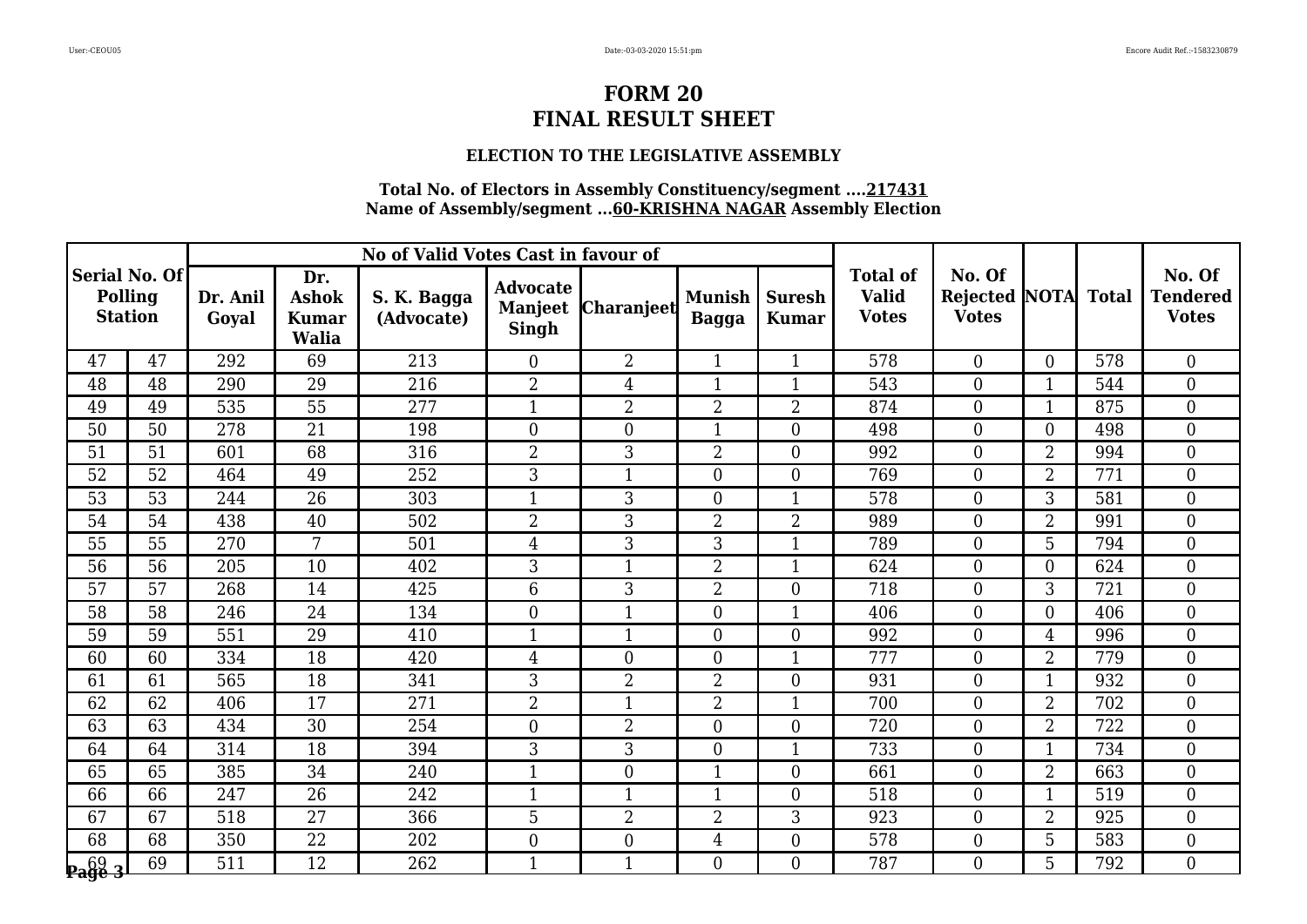### **ELECTION TO THE LEGISLATIVE ASSEMBLY**

|                                             |    |                   |                                                     | No of Valid Votes Cast in favour of |                                                   |                   |                               |                               |                                                 |                                                |                  |              |                                           |
|---------------------------------------------|----|-------------------|-----------------------------------------------------|-------------------------------------|---------------------------------------------------|-------------------|-------------------------------|-------------------------------|-------------------------------------------------|------------------------------------------------|------------------|--------------|-------------------------------------------|
| Serial No. Of <br>Polling<br><b>Station</b> |    | Dr. Anil<br>Goyal | Dr.<br><b>Ashok</b><br><b>Kumar</b><br><b>Walia</b> | S. K. Bagga<br>(Advocate)           | <b>Advocate</b><br><b>Manjeet</b><br><b>Singh</b> | <b>Charanjeet</b> | <b>Munish</b><br><b>Bagga</b> | <b>Suresh</b><br><b>Kumar</b> | <b>Total of</b><br><b>Valid</b><br><b>Votes</b> | No. Of<br><b>Rejected NOTA</b><br><b>Votes</b> |                  | <b>Total</b> | No. Of<br><b>Tendered</b><br><b>Votes</b> |
| 70                                          | 70 | 309               | 37                                                  | 189                                 | $\overline{0}$                                    | $\Omega$          | $\boldsymbol{0}$              | $\boldsymbol{0}$              | 535                                             | $\overline{0}$                                 | $\mathbf{1}$     | 536          | $\overline{0}$                            |
| 71                                          | 71 | 213               | 15                                                  | 358                                 | $\mathbf{1}$                                      | $\overline{0}$    | $\mathbf{1}$                  | $\overline{0}$                | 588                                             | $\Omega$                                       | 4                | 592          | $\theta$                                  |
| 72                                          | 72 | 694               | 32                                                  | 258                                 | 4                                                 | 3                 | $\overline{2}$                | $\boldsymbol{0}$              | 993                                             | $\overline{0}$                                 | 3                | 996          | $\boldsymbol{0}$                          |
| 73                                          | 73 | 86                | 13                                                  | 968                                 | 5                                                 | $\overline{4}$    | 8                             | $\boldsymbol{0}$              | 1084                                            | $\overline{0}$                                 | $\overline{2}$   | 1086         | $\boldsymbol{0}$                          |
| 74                                          | 74 | 8                 | 28                                                  | 1063                                | $\mathbf{1}$                                      | $\overline{2}$    | $\overline{4}$                | $\overline{0}$                | 1106                                            | $\overline{0}$                                 | $\mathbf{1}$     | 1107         | $\overline{0}$                            |
| 75                                          | 75 | 57                | 11                                                  | 584                                 | $\overline{0}$                                    | $\overline{0}$    | $\overline{2}$                | $\boldsymbol{0}$              | 654                                             | $\overline{0}$                                 | $\overline{1}$   | 655          | $\overline{0}$                            |
| 76                                          | 76 | 28                | 13                                                  | 510                                 | $\mathbf{1}$                                      | $\mathbf{1}$      | $\boldsymbol{0}$              | $\boldsymbol{0}$              | 553                                             | $\overline{0}$                                 | $\boldsymbol{0}$ | 553          | $\boldsymbol{0}$                          |
| 77                                          | 77 | 519               | 28                                                  | 276                                 | 3                                                 | $\overline{2}$    | $\overline{2}$                | $\boldsymbol{0}$              | 830                                             | $\overline{0}$                                 | $\overline{4}$   | 834          | $\overline{0}$                            |
| 78                                          | 78 | 403               | 45                                                  | 318                                 | $\mathbf{1}$                                      | 3                 | $\mathbf{1}$                  | $\boldsymbol{0}$              | 771                                             | $\overline{0}$                                 | 6                | 777          | $\boldsymbol{0}$                          |
| 79                                          | 79 | 309               | 15                                                  | 162                                 | $\boldsymbol{0}$                                  | $\mathbf{1}$      | $\mathbf{0}$                  | $\boldsymbol{0}$              | 487                                             | $\overline{0}$                                 | $\mathbf{1}$     | 488          | $\mathbf{0}$                              |
| 80                                          | 80 | 449               | 21                                                  | 269                                 | $\mathbf{1}$                                      | $\overline{2}$    | $\overline{2}$                | $\overline{0}$                | 744                                             | $\overline{0}$                                 | $\overline{2}$   | 746          | $\theta$                                  |
| 81                                          | 81 | 416               | $\overline{27}$                                     | 322                                 | $\overline{0}$                                    | $\overline{0}$    | $\boldsymbol{0}$              | $\boldsymbol{0}$              | 765                                             | $\overline{0}$                                 | 10               | 775          | $\boldsymbol{0}$                          |
| 82                                          | 82 | 415               | $\overline{36}$                                     | 272                                 | $\overline{2}$                                    | $\overline{2}$    | 3                             | $\mathbf{1}$                  | 731                                             | $\boldsymbol{0}$                               | 4                | 735          | $\boldsymbol{0}$                          |
| 83                                          | 83 | 450               | 21                                                  | 323                                 | $\boldsymbol{0}$                                  | $\mathbf{1}$      | $\boldsymbol{0}$              | $\mathbf{1}$                  | 796                                             | $\overline{0}$                                 | 7                | 803          | $\overline{0}$                            |
| 84                                          | 84 | 317               | 10                                                  | 240                                 | $\theta$                                          | $\mathbf 1$       | $\overline{0}$                | $\overline{0}$                | 568                                             | $\overline{0}$                                 | $\mathbf{1}$     | 569          | $\overline{0}$                            |
| 85                                          | 85 | 495               | $\overline{30}$                                     | 253                                 | $\overline{2}$                                    | $\overline{3}$    | $\mathbf{0}$                  | $\mathbf{1}$                  | 784                                             | $\boldsymbol{0}$                               | $\overline{2}$   | 786          | $\mathbf{0}$                              |
| 86                                          | 86 | 351               | 16                                                  | 166                                 | $\boldsymbol{0}$                                  | $\mathbf{1}$      | $\boldsymbol{0}$              | $\boldsymbol{0}$              | 534                                             | $\overline{0}$                                 | 4                | 538          | $\boldsymbol{0}$                          |
| 87                                          | 87 | 374               | 27                                                  | 254                                 | $\overline{0}$                                    | $\overline{2}$    | $\overline{2}$                | $\mathbf{1}$                  | 660                                             | $\overline{0}$                                 | 5                | 665          | $\mathbf{0}$                              |
| 88                                          | 88 | 439               | 26                                                  | 191                                 | $\mathbf{1}$                                      | $\overline{0}$    | $\overline{0}$                | $\mathbf{0}$                  | 657                                             | $\overline{0}$                                 | $\overline{4}$   | 661          | $\overline{0}$                            |
| 89                                          | 89 | 353               | 22                                                  | 284                                 | $\mathbf{1}$                                      | $\overline{0}$    | $\boldsymbol{0}$              | $\boldsymbol{0}$              | 660                                             | $\overline{0}$                                 | $\overline{2}$   | 662          | $\overline{0}$                            |
| 90                                          | 90 | 413               | 37                                                  | 201                                 | $\overline{0}$                                    | $\overline{0}$    | $\boldsymbol{0}$              | $\boldsymbol{0}$              | 651                                             | $\overline{0}$                                 | 4                | 655          | $\boldsymbol{0}$                          |
| 91                                          | 91 | 392               | $\overline{22}$                                     | 249                                 | $\boldsymbol{0}$                                  | $\mathbf{1}$      | $\boldsymbol{0}$              | $\mathbf{1}$                  | 665                                             | $\overline{0}$                                 | $\overline{1}$   | 666          | $\boldsymbol{0}$                          |
| $\sqrt{\frac{92}{2}}$ 4                     | 92 | 473               | 19                                                  | 269                                 | $\mathbf 1$                                       | $\mathbf{1}$      | $\overline{0}$                | $\overline{0}$                | 763                                             | $\overline{0}$                                 | $\overline{4}$   | 767          | $\overline{0}$                            |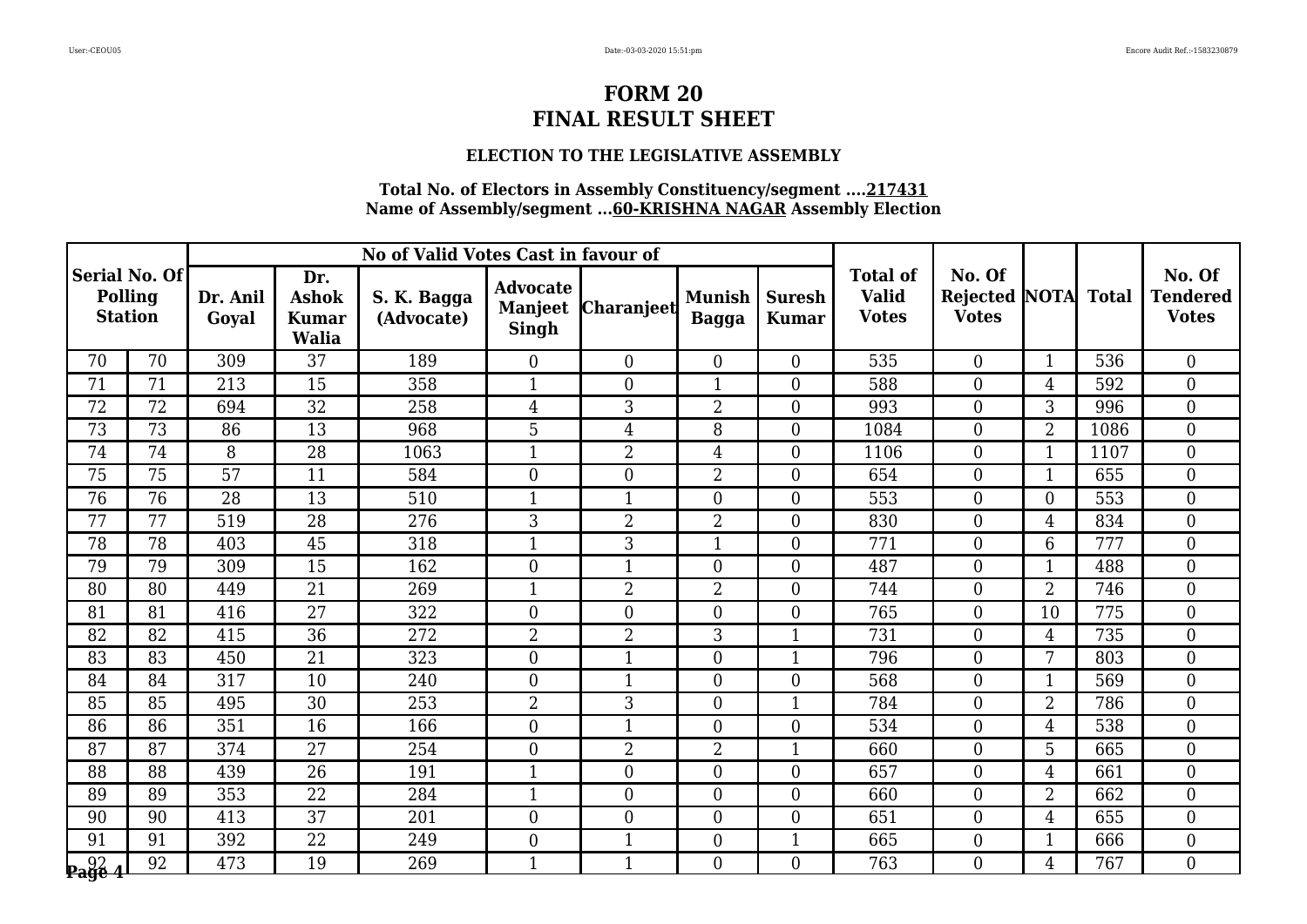### **ELECTION TO THE LEGISLATIVE ASSEMBLY**

|                                            |     |                   |                                                     | No of Valid Votes Cast in favour of |                                                   |                   |                               |                               |                                                 |                                                |                |              |                                           |
|--------------------------------------------|-----|-------------------|-----------------------------------------------------|-------------------------------------|---------------------------------------------------|-------------------|-------------------------------|-------------------------------|-------------------------------------------------|------------------------------------------------|----------------|--------------|-------------------------------------------|
| Serial No. Of<br>Polling<br><b>Station</b> |     | Dr. Anil<br>Goyal | Dr.<br><b>Ashok</b><br><b>Kumar</b><br><b>Walia</b> | S. K. Bagga<br>(Advocate)           | <b>Advocate</b><br><b>Manjeet</b><br><b>Singh</b> | <b>Charanjeet</b> | <b>Munish</b><br><b>Bagga</b> | <b>Suresh</b><br><b>Kumar</b> | <b>Total of</b><br><b>Valid</b><br><b>Votes</b> | No. Of<br><b>Rejected NOTA</b><br><b>Votes</b> |                | <b>Total</b> | No. Of<br><b>Tendered</b><br><b>Votes</b> |
| 93                                         | 93  | 517               | 38                                                  | 263                                 | $\mathbf{1}$                                      | $\Omega$          | $\mathbf{1}$                  | $\mathbf{1}$                  | 821                                             | $\overline{0}$                                 | 4              | 825          | $\overline{0}$                            |
| 94                                         | 94  | 291               | 12                                                  | 191                                 | $\theta$                                          | $\overline{0}$    | $\overline{0}$                | $\overline{0}$                | 494                                             | $\Omega$                                       | $\overline{2}$ | 496          | $\overline{0}$                            |
| 95                                         | 95  | 513               | 23                                                  | 334                                 | $\boldsymbol{0}$                                  | 3                 | 3                             | $\mathbf{1}$                  | 877                                             | $\overline{0}$                                 | 7              | 884          | $\boldsymbol{0}$                          |
| 96                                         | 96  | 323               | 18                                                  | 212                                 | $\boldsymbol{0}$                                  | $\boldsymbol{0}$  | $\boldsymbol{0}$              | $\boldsymbol{0}$              | 553                                             | $\overline{0}$                                 | $\mathbf{0}$   | 553          | $\boldsymbol{0}$                          |
| 97                                         | 97  | 490               | 23                                                  | 378                                 | $\mathbf{1}$                                      | $\overline{4}$    | $\mathbf{1}$                  | $\overline{0}$                | 897                                             | $\overline{0}$                                 | 3              | 900          | $\overline{0}$                            |
| 98                                         | 98  | 496               | 32                                                  | 388                                 | 5                                                 | 1                 | $\overline{2}$                | $\boldsymbol{0}$              | 924                                             | $\overline{0}$                                 | 4              | 928          | $\overline{0}$                            |
| 99                                         | 99  | 186               | 14                                                  | 303                                 | 10                                                | $\mathbf{1}$      | $\mathbf{1}$                  | $\boldsymbol{0}$              | 515                                             | $\overline{0}$                                 | $\overline{2}$ | 517          | $\mathbf{0}$                              |
| 100                                        | 100 | 377               | 16                                                  | 482                                 | $\mathbf{1}$                                      | $\overline{2}$    | $\overline{4}$                | $\mathbf{1}$                  | 883                                             | $\overline{0}$                                 | 3              | 886          | $\overline{0}$                            |
| 101                                        | 101 | 511               | 14                                                  | 370                                 | 10                                                | $\overline{2}$    | $\overline{2}$                | $\overline{2}$                | 911                                             | $\overline{0}$                                 | $\overline{2}$ | 913          | $\boldsymbol{0}$                          |
| 102                                        | 102 | 471               | 21                                                  | 344                                 | $\overline{4}$                                    | $\overline{0}$    | $\mathbf{1}$                  | $\overline{2}$                | 843                                             | $\overline{0}$                                 | 3              | 846          | $\mathbf{0}$                              |
| 103                                        | 103 | 220               | 10                                                  | 220                                 | $\theta$                                          | $\overline{2}$    | $\overline{2}$                | $\overline{0}$                | 454                                             | $\overline{0}$                                 | $\mathbf{1}$   | 455          | $\theta$                                  |
| 104                                        | 104 | 461               | $\overline{32}$                                     | 441                                 | $\overline{0}$                                    | 4                 | $\overline{2}$                | $\boldsymbol{0}$              | 940                                             | $\overline{0}$                                 | $\overline{1}$ | 941          | $\boldsymbol{0}$                          |
| 105                                        | 105 | 235               | 12                                                  | 330                                 | 3                                                 | $\mathbf{1}$      | $\overline{4}$                | 2                             | 587                                             | $\overline{0}$                                 | $\overline{2}$ | 589          | $\mathbf{0}$                              |
| 106                                        | 106 | 287               | 30                                                  | 488                                 | $\overline{4}$                                    | $\overline{2}$    | $\mathbf{1}$                  | $\boldsymbol{0}$              | 812                                             | $\overline{0}$                                 | $\mathbf{1}$   | 813          | $\overline{0}$                            |
| 107                                        | 107 | 243               | 8                                                   | 309                                 | 5                                                 | 3                 | $\overline{0}$                | $\overline{0}$                | 568                                             | $\overline{0}$                                 | $\theta$       | 568          | $\overline{0}$                            |
| 108                                        | 108 | 244               | 9                                                   | 248                                 | $\overline{5}$                                    | $\overline{2}$    | $\mathbf{1}$                  | $\boldsymbol{0}$              | 509                                             | $\boldsymbol{0}$                               | $\overline{0}$ | 509          | $\overline{0}$                            |
| 109                                        | 109 | 232               | 14                                                  | 748                                 | $\overline{4}$                                    | $\overline{2}$    | $\boldsymbol{0}$              | $\mathbf{1}$                  | 1001                                            | $\overline{0}$                                 | $\overline{2}$ | 1003         | $\boldsymbol{0}$                          |
| 110                                        | 110 | 327               | 17                                                  | 407                                 | 3                                                 | $\mathbf{1}$      | $\boldsymbol{0}$              | $\mathbf{1}$                  | 756                                             | $\overline{0}$                                 | $\overline{2}$ | 758          | $\boldsymbol{0}$                          |
| 111                                        | 111 | 165               | 7                                                   | 389                                 | $\overline{0}$                                    | $\overline{2}$    | $\overline{1}$                | $\boldsymbol{0}$              | 564                                             | $\overline{0}$                                 | $\overline{2}$ | 566          | $\overline{0}$                            |
| 112                                        | 112 | 324               | 11                                                  | 244                                 | $\mathbf{1}$                                      | 3                 | $\boldsymbol{0}$              | $\boldsymbol{0}$              | 583                                             | $\overline{0}$                                 | 3              | 586          | $\overline{0}$                            |
| 113                                        | 113 | 348               | $\overline{33}$                                     | 226                                 | $\overline{0}$                                    | $\overline{0}$    | $\boldsymbol{0}$              | $\boldsymbol{0}$              | 607                                             | $\boldsymbol{0}$                               | 3              | 610          | $\boldsymbol{0}$                          |
| 114                                        | 114 | 538               | $\overline{34}$                                     | 271                                 | $\mathbf{1}$                                      | $\mathbf{1}$      | $\mathbf{1}$                  | $\mathbf{1}$                  | 847                                             | $\overline{0}$                                 | 6              | 853          | $\mathbf{0}$                              |
| <b>p</b> 115<br><b>Page 5</b>              | 115 | 491               | 19                                                  | 335                                 | $\mathbf{1}$                                      | $\mathbf{1}$      | $\overline{2}$                | $\overline{0}$                | 849                                             | $\overline{0}$                                 | 6              | 855          | $\overline{0}$                            |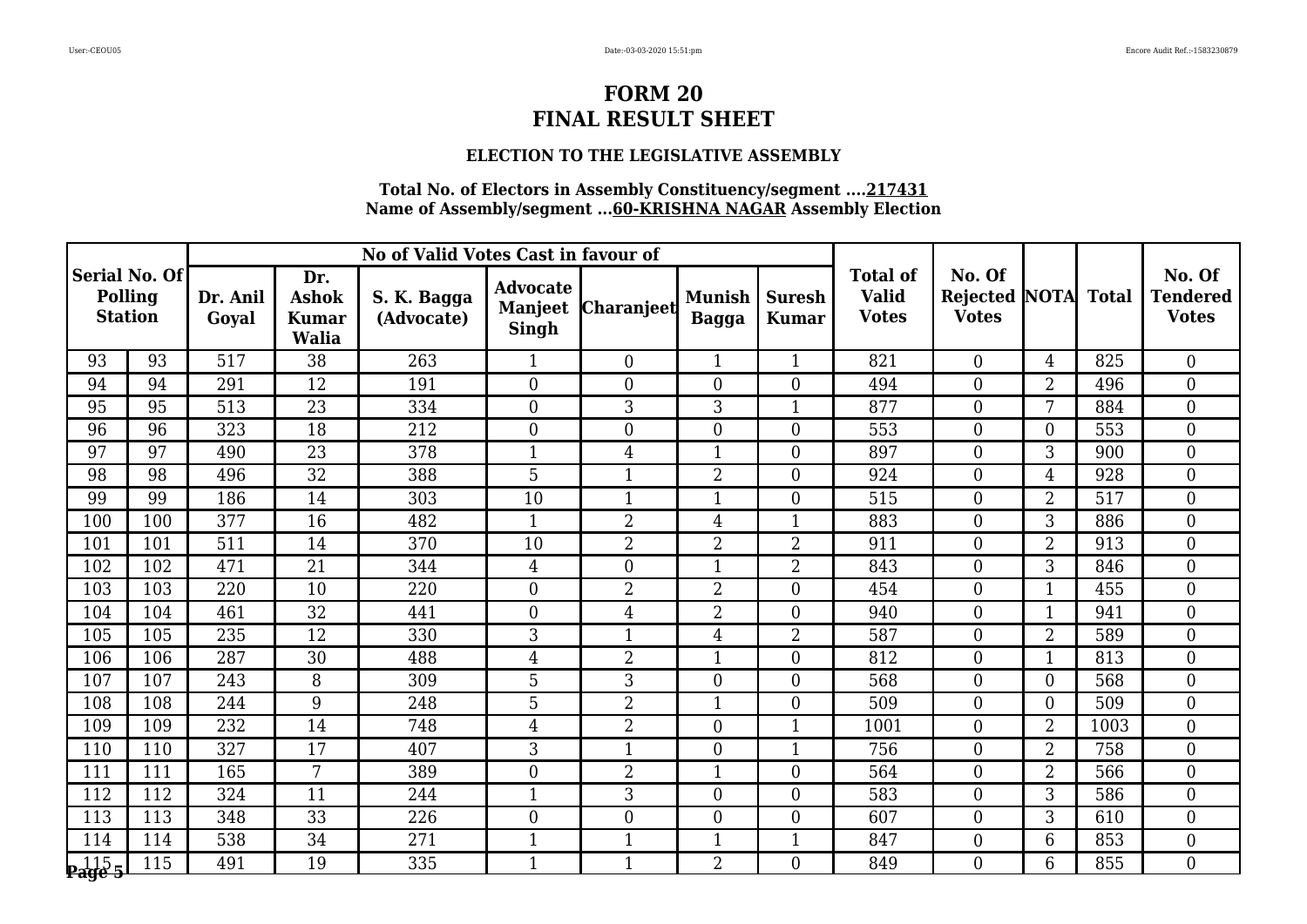### **ELECTION TO THE LEGISLATIVE ASSEMBLY**

|                                            |     |                   |                                                     | No of Valid Votes Cast in favour of |                                                   |                   |                               |                               |                                                 |                                                |                |              |                                           |
|--------------------------------------------|-----|-------------------|-----------------------------------------------------|-------------------------------------|---------------------------------------------------|-------------------|-------------------------------|-------------------------------|-------------------------------------------------|------------------------------------------------|----------------|--------------|-------------------------------------------|
| Serial No. Of<br>Polling<br><b>Station</b> |     | Dr. Anil<br>Goval | Dr.<br><b>Ashok</b><br><b>Kumar</b><br><b>Walia</b> | S. K. Bagga<br>(Advocate)           | <b>Advocate</b><br><b>Manjeet</b><br><b>Singh</b> | <b>Charanjeet</b> | <b>Munish</b><br><b>Bagga</b> | <b>Suresh</b><br><b>Kumar</b> | <b>Total of</b><br><b>Valid</b><br><b>Votes</b> | No. Of<br><b>Rejected NOTA</b><br><b>Votes</b> |                | <b>Total</b> | No. Of<br><b>Tendered</b><br><b>Votes</b> |
| 116                                        | 116 | 509               | 32                                                  | 367                                 | $\overline{0}$                                    | $\mathbf{1}$      | $\mathbf{1}$                  | $\boldsymbol{0}$              | 910                                             | $\overline{0}$                                 | 5              | 915          | $\overline{0}$                            |
| 117                                        | 117 | 311               | 10                                                  | 194                                 | $\overline{2}$                                    | $\overline{0}$    | $\overline{0}$                | $\mathbf{1}$                  | 518                                             | $\Omega$                                       | $\overline{0}$ | 518          | $\overline{0}$                            |
| 118                                        | 118 | 394               | 21                                                  | 368                                 | 1                                                 | $\mathbf{1}$      | $\mathbf{1}$                  | $\boldsymbol{0}$              | 786                                             | $\overline{0}$                                 | 6              | 792          | $\overline{0}$                            |
| 119                                        | 119 | 524               | 16                                                  | 366                                 | $\boldsymbol{0}$                                  | $\overline{2}$    | $\mathbf{1}$                  | $\boldsymbol{0}$              | 909                                             | $\boldsymbol{0}$                               | 5              | 914          | $\boldsymbol{0}$                          |
| 120                                        | 120 | 226               | 15                                                  | 241                                 | $\overline{4}$                                    | 3                 | 3                             | $\overline{0}$                | 492                                             | $\overline{0}$                                 | $\overline{2}$ | 494          | $\overline{0}$                            |
| 121                                        | 121 | 391               | 28                                                  | 339                                 | $\overline{2}$                                    | 3                 | $\boldsymbol{0}$              | $\boldsymbol{0}$              | 763                                             | $\overline{0}$                                 | $\overline{2}$ | 765          | $\overline{0}$                            |
| 122                                        | 122 | 486               | 31                                                  | 468                                 | $\boldsymbol{0}$                                  | $\overline{2}$    | $\mathbf{0}$                  | $\mathbf{1}$                  | 988                                             | $\overline{0}$                                 | $\mathbf{1}$   | 989          | $\mathbf{0}$                              |
| 123                                        | 123 | 620               | 50                                                  | 295                                 | 3                                                 | $\mathbf{1}$      | $\overline{0}$                | $\overline{0}$                | 969                                             | $\overline{0}$                                 | 7              | 976          | $\overline{0}$                            |
| 124                                        | 124 | 435               | $\overline{23}$                                     | 354                                 | $\overline{3}$                                    | $\mathbf 1$       | $\overline{2}$                | $\mathbf{1}$                  | 819                                             | $\overline{0}$                                 | 4              | 823          | $\boldsymbol{0}$                          |
| 125                                        | 125 | 368               | 25                                                  | 486                                 | $\mathbf{1}$                                      | 3                 | $\mathbf{0}$                  | $\overline{0}$                | 883                                             | $\overline{0}$                                 | 3              | 886          | $\mathbf{0}$                              |
| 126                                        | 126 | 145               | 12                                                  | 192                                 | $\mathbf{1}$                                      | 3                 | $\mathbf{1}$                  | 22                            | 376                                             | $\overline{0}$                                 | $\overline{2}$ | 378          | $\theta$                                  |
| 127                                        | 127 | 58                | 7                                                   | 812                                 | 5                                                 | 5                 | $\overline{1}$                | 3                             | 891                                             | $\overline{0}$                                 | $\overline{2}$ | 893          | $\boldsymbol{0}$                          |
| 128                                        | 128 | 311               | 17                                                  | 206                                 | $\overline{2}$                                    | $\boldsymbol{0}$  | $\boldsymbol{0}$              | $\boldsymbol{0}$              | 536                                             | $\overline{0}$                                 | 4              | 540          | $\mathbf{0}$                              |
| 129                                        | 129 | 307               | 21                                                  | 262                                 | $\overline{0}$                                    | $\overline{2}$    | $\boldsymbol{0}$              | $\boldsymbol{0}$              | 592                                             | $\overline{0}$                                 | $\mathbf{1}$   | 593          | $\overline{0}$                            |
| 130                                        | 130 | 436               | 27                                                  | 468                                 | $\overline{1}$                                    | $\overline{2}$    | $\overline{0}$                | $\mathbf{1}$                  | 935                                             | $\overline{0}$                                 | $\overline{2}$ | 937          | $\overline{0}$                            |
| 131                                        | 131 | 497               | $\overline{32}$                                     | 416                                 | $\mathbf{1}$                                      | $\mathbf{1}$      | $\mathbf{1}$                  | $\boldsymbol{0}$              | 948                                             | $\boldsymbol{0}$                               | 3              | 951          | $\overline{0}$                            |
| 132                                        | 132 | 420               | $\overline{22}$                                     | 265                                 | $\mathbf{1}$                                      | $\overline{0}$    | $\boldsymbol{0}$              | $\boldsymbol{0}$              | 708                                             | $\overline{0}$                                 | $\overline{2}$ | 710          | $\mathbf{0}$                              |
| 133                                        | 133 | 438               | 19                                                  | 306                                 | $\overline{0}$                                    | 2                 | $\boldsymbol{0}$              | $\boldsymbol{0}$              | 765                                             | $\overline{0}$                                 | 5              | 770          | $\boldsymbol{0}$                          |
| 134                                        | 134 | 559               | 26                                                  | 410                                 | $\mathbf{1}$                                      | $\overline{2}$    | 3                             | $\mathbf{0}$                  | 1001                                            | $\overline{0}$                                 | 8              | 1009         | $\overline{0}$                            |
| 135                                        | 135 | 529               | 19                                                  | 408                                 | $\mathbf{1}$                                      | $\mathbf{1}$      | $\overline{1}$                | $\mathbf{1}$                  | 960                                             | $\overline{0}$                                 | $\overline{0}$ | 960          | $\overline{0}$                            |
| 136                                        | 136 | 371               | 23                                                  | 251                                 | $\overline{0}$                                    | $\mathbf{1}$      | $\boldsymbol{0}$              | $\boldsymbol{0}$              | 646                                             | $\overline{0}$                                 | $\mathbf{1}$   | 647          | $\boldsymbol{0}$                          |
| 137                                        | 137 | 377               | $\overline{17}$                                     | 217                                 | $\boldsymbol{0}$                                  | $\mathbf{1}$      | $\overline{2}$                | $\mathbf{1}$                  | 615                                             | $\overline{0}$                                 | 5              | 620          | $\mathbf{0}$                              |
| <b>Page 6</b>                              | 138 | 482               | 18                                                  | 405                                 | $\overline{2}$                                    | 2                 | $\overline{4}$                | $\overline{0}$                | 913                                             | $\overline{0}$                                 | 2              | 915          | $\overline{0}$                            |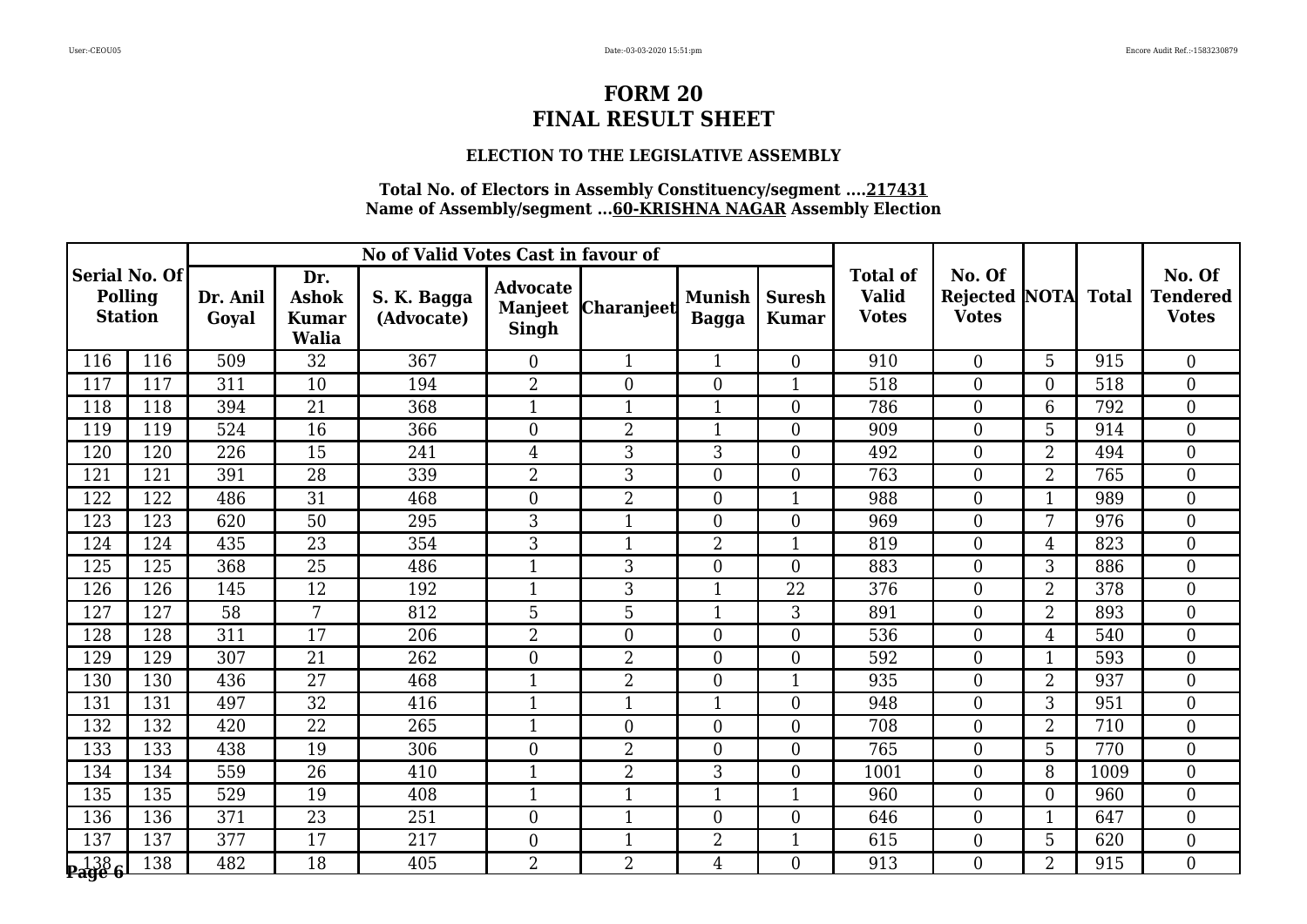### **ELECTION TO THE LEGISLATIVE ASSEMBLY**

|                                            |     |                   |                                                     | No of Valid Votes Cast in favour of |                                                   |                   |                               |                               |                                                 |                                                |                  |              |                                           |
|--------------------------------------------|-----|-------------------|-----------------------------------------------------|-------------------------------------|---------------------------------------------------|-------------------|-------------------------------|-------------------------------|-------------------------------------------------|------------------------------------------------|------------------|--------------|-------------------------------------------|
| Serial No. Of<br>Polling<br><b>Station</b> |     | Dr. Anil<br>Goyal | Dr.<br><b>Ashok</b><br><b>Kumar</b><br><b>Walia</b> | S. K. Bagga<br>(Advocate)           | <b>Advocate</b><br><b>Manjeet</b><br><b>Singh</b> | <b>Charanjeet</b> | <b>Munish</b><br><b>Bagga</b> | <b>Suresh</b><br><b>Kumar</b> | <b>Total of</b><br><b>Valid</b><br><b>Votes</b> | No. Of<br><b>Rejected NOTA</b><br><b>Votes</b> |                  | <b>Total</b> | No. Of<br><b>Tendered</b><br><b>Votes</b> |
| 139                                        | 139 | 505               | 13                                                  | 350                                 | $\overline{0}$                                    | $\overline{0}$    | $\mathbf{1}$                  | $\boldsymbol{0}$              | 869                                             | $\overline{0}$                                 | $\overline{2}$   | 871          | $\overline{0}$                            |
| 140                                        | 140 | 392               | 34                                                  | 355                                 | $\mathbf{1}$                                      | 3                 | $\mathbf{1}$                  | $\mathbf{1}$                  | 787                                             | $\Omega$                                       | $\mathbf{1}$     | 788          | $\overline{0}$                            |
| 141                                        | 141 | 234               | 10                                                  | 491                                 | $\boldsymbol{0}$                                  | $\overline{0}$    | $\boldsymbol{0}$              | $\boldsymbol{0}$              | 735                                             | $\overline{0}$                                 | $\overline{0}$   | 735          | $\boldsymbol{0}$                          |
| 142                                        | 142 | 64                | 7                                                   | 496                                 | $\mathbf{1}$                                      | $\overline{2}$    | $\mathbf{1}$                  | $\boldsymbol{0}$              | 571                                             | $\overline{0}$                                 | $\boldsymbol{0}$ | 571          | $\boldsymbol{0}$                          |
| 143                                        | 143 | 52                | 14                                                  | 471                                 | 3                                                 | $\mathbf{1}$      | $\overline{0}$                | $\overline{0}$                | 541                                             | $\overline{0}$                                 | $\overline{2}$   | 543          | $\overline{0}$                            |
| 144                                        | 144 | 66                | 6                                                   | 478                                 | $\overline{0}$                                    | $\overline{0}$    | $\mathbf{1}$                  | $\boldsymbol{0}$              | 551                                             | $\overline{0}$                                 | $\overline{0}$   | 551          | $\overline{0}$                            |
| 145                                        | 145 | 235               | 15                                                  | 184                                 | $\mathbf{1}$                                      | $\overline{0}$    | $\mathbf{0}$                  | $\boldsymbol{0}$              | 435                                             | $\overline{0}$                                 | 3                | 438          | $\mathbf{0}$                              |
| 146                                        | 146 | 222               | 17                                                  | 283                                 | 3                                                 | 3                 | $\overline{0}$                | $\overline{0}$                | 528                                             | $\overline{0}$                                 | $\overline{4}$   | 532          | $\overline{0}$                            |
| 147                                        | 147 | 341               | $\overline{23}$                                     | 565                                 | 9                                                 | $\overline{2}$    | $\mathbf{1}$                  | $\mathbf{1}$                  | 942                                             | $\overline{0}$                                 | 5                | 947          | $\boldsymbol{0}$                          |
| 148                                        | 148 | 378               | 17                                                  | 509                                 | 3                                                 | 3                 | 6                             | $\mathbf{1}$                  | 917                                             | $\overline{0}$                                 | $\overline{2}$   | 919          | $\mathbf{0}$                              |
| 149                                        | 149 | 297               | 14                                                  | 417                                 | $\mathbf{1}$                                      | $\mathbf{1}$      | $\overline{2}$                | $\overline{0}$                | 732                                             | $\overline{0}$                                 | 5                | 737          | $\theta$                                  |
| 150                                        | 150 | 269               | 15                                                  | 275                                 | $\mathbf{1}$                                      | $\overline{0}$    | $\mathbf{1}$                  | $\mathbf{1}$                  | 562                                             | $\overline{0}$                                 | 3                | 565          | $\boldsymbol{0}$                          |
| 151                                        | 151 | 265               | $\overline{21}$                                     | 292                                 | $\overline{2}$                                    | $\mathbf{1}$      | $\boldsymbol{0}$              | $\mathbf{1}$                  | 582                                             | $\overline{0}$                                 | $\boldsymbol{0}$ | 582          | $\mathbf{0}$                              |
| 152                                        | 152 | 350               | 29                                                  | 311                                 | $\overline{0}$                                    | $\mathbf{1}$      | $\boldsymbol{0}$              | $\boldsymbol{0}$              | 691                                             | $\overline{0}$                                 | $\overline{0}$   | 691          | $\overline{0}$                            |
| 153                                        | 153 | 431               | 28                                                  | 444                                 | $\overline{2}$                                    | $\overline{4}$    | $\overline{1}$                | $\overline{0}$                | 910                                             | $\overline{0}$                                 | 7                | 917          | $\overline{0}$                            |
| 154                                        | 154 | 466               | 31                                                  | 423                                 | $\overline{3}$                                    | $\overline{2}$    | $\mathbf{1}$                  | $\boldsymbol{0}$              | 926                                             | $\boldsymbol{0}$                               | 3                | 929          | $\overline{0}$                            |
| 155                                        | 155 | 421               | 24                                                  | 340                                 | $\overline{2}$                                    | 6                 | $\mathbf{1}$                  | $\boldsymbol{0}$              | 794                                             | $\overline{0}$                                 | 4                | 798          | $\boldsymbol{0}$                          |
| 156                                        | 156 | 356               | 21                                                  | 262                                 | $\overline{0}$                                    | $\Omega$          | $\boldsymbol{0}$              | $\mathbf{1}$                  | 640                                             | $\overline{0}$                                 | 3                | 643          | $\boldsymbol{0}$                          |
| 157                                        | 157 | 429               | $\overline{23}$                                     | 345                                 | $\overline{2}$                                    | 3                 | 5                             | $\overline{2}$                | 809                                             | $\overline{0}$                                 | $\overline{0}$   | 809          | $\overline{0}$                            |
| 158                                        | 158 | 452               | 28                                                  | 316                                 | $\overline{0}$                                    | 6                 | $\overline{1}$                | $\boldsymbol{0}$              | 803                                             | $\overline{0}$                                 | $\overline{2}$   | 805          | $\overline{0}$                            |
| 159                                        | 159 | 383               | 16                                                  | 257                                 | $\mathbf{1}$                                      | 3                 | $\mathbf{1}$                  | $\boldsymbol{0}$              | 661                                             | $\overline{0}$                                 | 3                | 664          | $\boldsymbol{0}$                          |
| 160                                        | 160 | 304               | $\overline{17}$                                     | 333                                 | $\boldsymbol{0}$                                  | 3                 | $\mathbf{1}$                  | $\mathbf{1}$                  | 659                                             | $\overline{0}$                                 | $\overline{2}$   | 661          | $\mathbf{0}$                              |
| $\frac{161}{\text{Page }7}$                | 161 | 464               | 46                                                  | 539                                 | 6                                                 | 6                 | $\mathbf{1}$                  | 3                             | 1065                                            | $\overline{0}$                                 | 5                | 1070         | $\overline{0}$                            |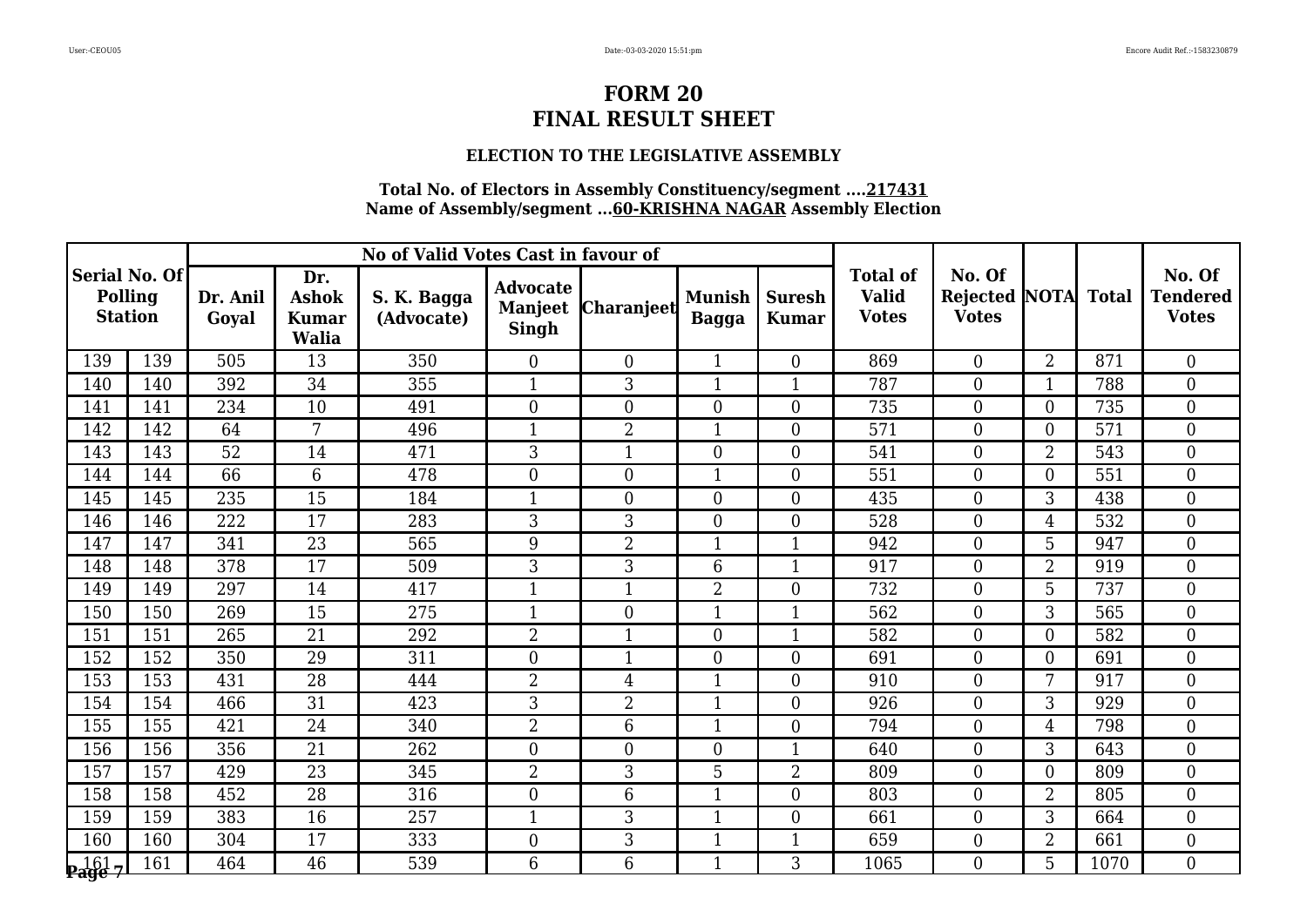### **ELECTION TO THE LEGISLATIVE ASSEMBLY**

|                           |               |                   |                                                     | No of Valid Votes Cast in favour of |                                                   |                   |                               |                               |                                                 |                                                |                          |              |                                           |
|---------------------------|---------------|-------------------|-----------------------------------------------------|-------------------------------------|---------------------------------------------------|-------------------|-------------------------------|-------------------------------|-------------------------------------------------|------------------------------------------------|--------------------------|--------------|-------------------------------------------|
| Polling<br><b>Station</b> | Serial No. Of | Dr. Anil<br>Goval | Dr.<br><b>Ashok</b><br><b>Kumar</b><br><b>Walia</b> | S. K. Bagga<br>(Advocate)           | <b>Advocate</b><br><b>Manjeet</b><br><b>Singh</b> | <b>Charanjeet</b> | <b>Munish</b><br><b>Bagga</b> | <b>Suresh</b><br><b>Kumar</b> | <b>Total of</b><br><b>Valid</b><br><b>Votes</b> | No. Of<br><b>Rejected NOTA</b><br><b>Votes</b> |                          | <b>Total</b> | No. Of<br><b>Tendered</b><br><b>Votes</b> |
| 162                       | 162           | 477               | 23                                                  | 339                                 | $\boldsymbol{0}$                                  | $\overline{2}$    | 3                             | $\boldsymbol{0}$              | 844                                             | $\overline{0}$                                 | 5                        | 849          | $\boldsymbol{0}$                          |
| 163                       | 163           | 279               | 21                                                  | 675                                 | 3                                                 | $\overline{4}$    | $\overline{2}$                | $\boldsymbol{0}$              | 984                                             | $\overline{0}$                                 | 3                        | 987          | $\overline{0}$                            |
| 164                       | 164           | 329               | 48                                                  | 550                                 | 3                                                 | 3                 | $\overline{5}$                | $\overline{2}$                | 940                                             | $\overline{0}$                                 | 9                        | 949          | $\boldsymbol{0}$                          |
| 165                       | 165           | 313               | $\overline{28}$                                     | 435                                 | $7\phantom{.}$                                    | 3                 | $\mathbf{0}$                  | $\mathbf{1}$                  | 787                                             | $\overline{0}$                                 | $\mathbf{1}$             | 788          | $\mathbf{0}$                              |
| 166                       | 166           | 479               | 22                                                  | 327                                 | $\overline{2}$                                    | 3                 | $\mathbf{1}$                  | $\overline{0}$                | 834                                             | $\overline{0}$                                 | $\overline{4}$           | 838          | $\overline{0}$                            |
| 167                       | 167           | 435               | 19                                                  | 265                                 | $\overline{0}$                                    | $\overline{2}$    | $\boldsymbol{0}$              | $\mathbf{1}$                  | 722                                             | $\overline{0}$                                 | 3                        | 725          | $\boldsymbol{0}$                          |
| 168                       | 168           | 572               | $\overline{20}$                                     | 365                                 | 3                                                 | $\overline{2}$    | $\boldsymbol{0}$              | $\mathbf{1}$                  | 963                                             | $\boldsymbol{0}$                               | $\overline{2}$           | 965          | $\boldsymbol{0}$                          |
| 169                       | 169           | 285               | 12                                                  | 328                                 | $\overline{0}$                                    | $\overline{0}$    | $\overline{0}$                | $\overline{0}$                | 625                                             | $\overline{0}$                                 | 3                        | 628          | $\overline{0}$                            |
| 170                       | 170           | 361               | 15                                                  | 273                                 | $\overline{2}$                                    | $\overline{1}$    | $\mathbf{1}$                  | $\boldsymbol{0}$              | 653                                             | $\overline{0}$                                 | $\overline{2}$           | 655          | $\overline{0}$                            |
| 171                       | 171           | 262               | 13                                                  | 208                                 | $\mathbf{1}$                                      | $\overline{0}$    | $\boldsymbol{0}$              | $\mathbf{1}$                  | 485                                             | $\overline{0}$                                 | $\mathbf{0}$             | 485          | $\boldsymbol{0}$                          |
| 172                       | 172           | 356               | 26                                                  | 411                                 | $\overline{0}$                                    | 5                 | 10                            | 2                             | 810                                             | $\overline{0}$                                 | 1                        | 811          | $\overline{0}$                            |
| 173                       | 173           | 181               | 18                                                  | 333                                 | 3                                                 |                   | $\mathbf{1}$                  | $\mathbf{1}$                  | 538                                             | $\overline{0}$                                 | $\overline{\phantom{a}}$ | 539          | $\overline{0}$                            |
| 174                       | 174           | 412               | $\overline{36}$                                     | 373                                 | $\boldsymbol{0}$                                  | $\overline{2}$    | 5                             | $\mathbf{1}$                  | 829                                             | $\overline{0}$                                 | $\overline{2}$           | 831          | $\mathbf{0}$                              |
| 175                       | 175           | 216               | 9                                                   | 159                                 | $\overline{0}$                                    | $\overline{0}$    | $\boldsymbol{0}$              | $\boldsymbol{0}$              | 384                                             | $\overline{0}$                                 | $\mathbf{1}$             | 385          | $\overline{0}$                            |
| 176                       | 176           | 420               | 21                                                  | 336                                 | $\mathbf{1}$                                      | $\overline{2}$    | $\boldsymbol{0}$              | $\boldsymbol{0}$              | 780                                             | $\overline{0}$                                 | 5                        | 785          | $\boldsymbol{0}$                          |
| 177                       | 177           | 350               | 36                                                  | 302                                 | $\overline{0}$                                    | $\overline{3}$    | $\mathbf{0}$                  | $\mathbf{1}$                  | 692                                             | $\boldsymbol{0}$                               | $\overline{2}$           | 694          | $\overline{0}$                            |
| 178                       | 178           | 281               | $\overline{32}$                                     | 230                                 | $\overline{0}$                                    | $\Omega$          | 3                             | $\boldsymbol{0}$              | 546                                             | $\overline{0}$                                 | 5                        | 551          | $\mathbf{0}$                              |
| 179                       | 179           | 430               | 21                                                  | 329                                 | $\mathbf{1}$                                      | 2                 | $\mathbf{1}$                  | $\boldsymbol{0}$              | 784                                             | $\overline{0}$                                 | 3                        | 787          | $\boldsymbol{0}$                          |
| 180                       | 180           | 224               | 13                                                  | 218                                 | $\boldsymbol{0}$                                  | $\mathbf{1}$      | $\boldsymbol{0}$              | $\boldsymbol{0}$              | 456                                             | $\overline{0}$                                 | $\mathbf{1}$             | 457          | $\boldsymbol{0}$                          |
| 181                       | 181           | 213               | 13                                                  | 213                                 | $\overline{0}$                                    | $\mathbf 1$       | $\boldsymbol{0}$              | $\mathbf{1}$                  | 441                                             | $\overline{0}$                                 | $\overline{2}$           | 443          | $\overline{0}$                            |
| 182                       | 182           | 427               | $\overline{32}$                                     | 525                                 | $\overline{4}$                                    | 3                 | $\overline{4}$                | $\boldsymbol{0}$              | 995                                             | $\overline{0}$                                 | 7                        | 1002         | $\overline{0}$                            |
| 183                       | 183           | 314               | $\overline{17}$                                     | 266                                 | 3                                                 | $\overline{0}$    | $\mathbf{1}$                  | $\boldsymbol{0}$              | 601                                             | $\overline{0}$                                 | $\overline{0}$           | 601          | $\mathbf{0}$                              |
| <b>  184<br/>Page 8</b>   | 184           | 237               | 17                                                  | 208                                 | $\mathbf{1}$                                      | $\overline{0}$    | $\mathbf{1}$                  | $\overline{0}$                | 464                                             | $\overline{0}$                                 | $\overline{\mathbf{1}}$  | 465          | $\overline{0}$                            |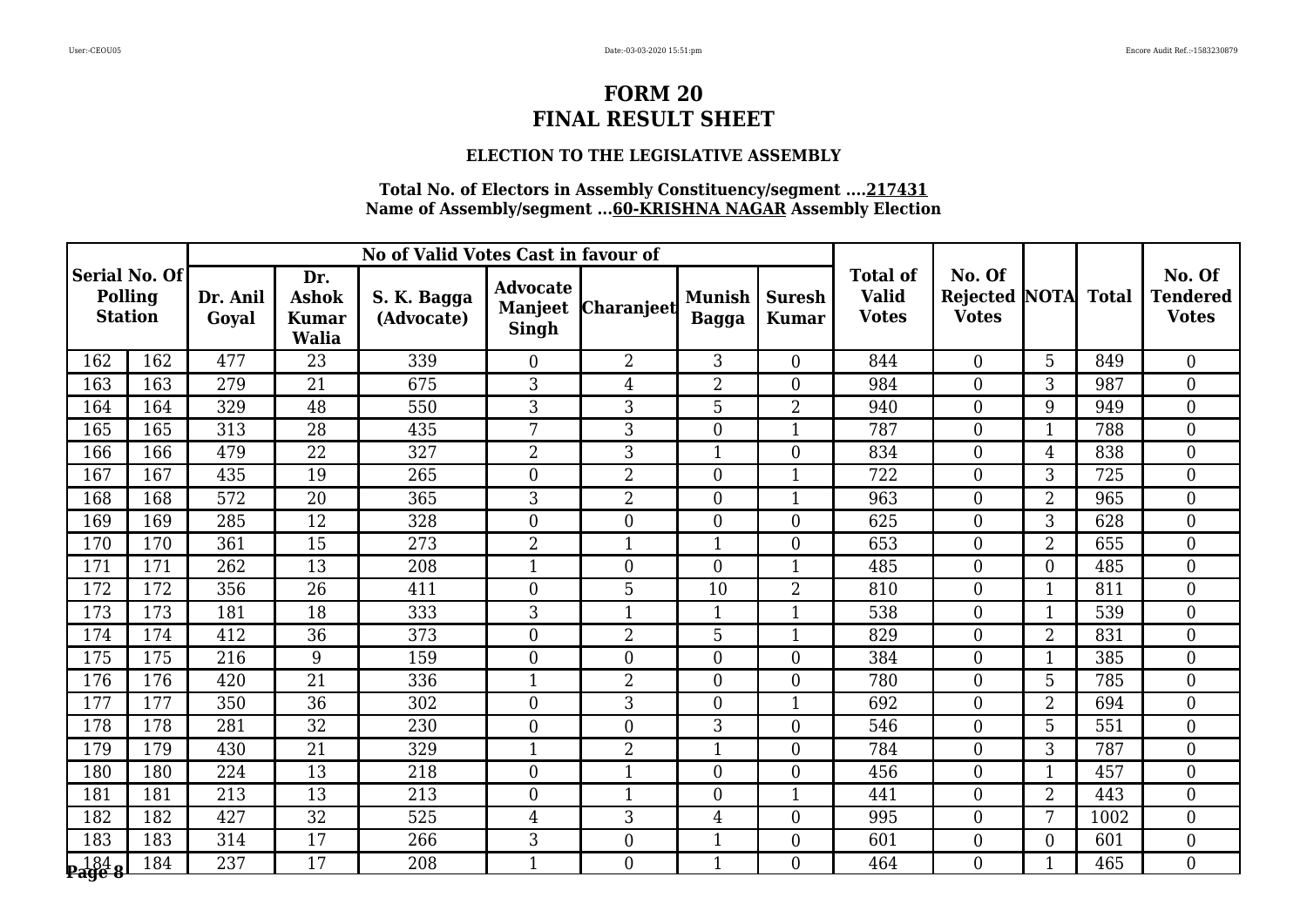### **ELECTION TO THE LEGISLATIVE ASSEMBLY**

|                                  |                                            |                   |                                                     | No of Valid Votes Cast in favour of |                                                   |                         |                               |                               |                                                 |                                                      |                |        |                                           |
|----------------------------------|--------------------------------------------|-------------------|-----------------------------------------------------|-------------------------------------|---------------------------------------------------|-------------------------|-------------------------------|-------------------------------|-------------------------------------------------|------------------------------------------------------|----------------|--------|-------------------------------------------|
| <b>Polling</b><br><b>Station</b> | Serial No. Of                              | Dr. Anil<br>Goyal | Dr.<br><b>Ashok</b><br><b>Kumar</b><br><b>Walia</b> | S. K. Bagga<br>(Advocate)           | <b>Advocate</b><br><b>Manjeet</b><br><b>Singh</b> | <b>Charanjeet</b>       | <b>Munish</b><br><b>Bagga</b> | <b>Suresh</b><br><b>Kumar</b> | <b>Total of</b><br><b>Valid</b><br><b>Votes</b> | No. Of<br><b>Rejected NOTA</b> Total<br><b>Votes</b> |                |        | No. Of<br><b>Tendered</b><br><b>Votes</b> |
| 185                              | 185                                        | 362               | 31                                                  | 276                                 | $\overline{1}$                                    | $\overline{0}$          | $\boldsymbol{0}$              | $\overline{0}$                | 670                                             | $\boldsymbol{0}$                                     | $\mathbf{1}$   | 671    | $\boldsymbol{0}$                          |
| 186                              | 186                                        | 138               | $\overline{20}$                                     | 587                                 | $\overline{3}$                                    | $\mathbf{1}$            | $\mathbf{1}$                  | $\overline{0}$                | 750                                             | $\overline{0}$                                       | 7              | 757    | $\overline{0}$                            |
| 187                              | 187                                        | 382               | 21                                                  | 322                                 | $\boldsymbol{0}$                                  | $\overline{0}$          | $\mathbf{1}$                  | $\mathbf{1}$                  | 727                                             | $\boldsymbol{0}$                                     | $\mathbf{1}$   | 728    | $\boldsymbol{0}$                          |
| 188                              | 188                                        | 325               | 12                                                  | 273                                 | $\overline{0}$                                    | $\overline{0}$          | $\mathbf{1}$                  | $\mathbf{1}$                  | 612                                             | $\overline{0}$                                       | $\overline{4}$ | 616    | $\boldsymbol{0}$                          |
| 189                              | 189                                        | 397               | $\overline{30}$                                     | 397                                 | $\overline{0}$                                    | $\theta$                | $\overline{0}$                | $\overline{0}$                | 824                                             | $\overline{0}$                                       | 3              | 827    | $\overline{0}$                            |
| 190                              | 190                                        | 263               | 8                                                   | 182                                 | $\boldsymbol{0}$                                  | 3                       | 1                             | $\overline{2}$                | 459                                             | $\boldsymbol{0}$                                     | $\overline{2}$ | 461    | $\boldsymbol{0}$                          |
| 191                              | 191                                        | 257               | 29                                                  | 594                                 | $\overline{2}$                                    | $\overline{\mathbf{1}}$ | $\overline{0}$                | $\overline{0}$                | 883                                             | $\overline{0}$                                       | $\overline{2}$ | 885    | $\overline{0}$                            |
| 192                              | 192                                        | 401               | $\overline{10}$                                     | 216                                 | $\overline{0}$                                    | $\theta$                | $\overline{0}$                | $\mathbf{1}$                  | 628                                             | $\overline{0}$                                       | $\overline{2}$ | 630    | $\overline{0}$                            |
| 193                              | 193                                        | 88                | 15                                                  | 842                                 | $\overline{2}$                                    | $\mathbf{1}$            | 4                             | $\overline{0}$                | 952                                             | $\boldsymbol{0}$                                     | $\overline{4}$ | 956    | $\boldsymbol{0}$                          |
| 194                              | 194                                        | 108               | $\overline{4}$                                      | 757                                 | $\overline{2}$                                    | $\overline{0}$          | $\overline{2}$                | $\boldsymbol{0}$              | 873                                             | $\overline{0}$                                       | 3              | 876    | $\boldsymbol{0}$                          |
| 195                              | 195                                        | 18                | 16                                                  | 799                                 | $\overline{3}$                                    | $\mathbf{1}$            | $\mathbf{1}$                  | $\boldsymbol{0}$              | 838                                             | $\overline{0}$                                       | $\mathbf{1}$   | 839    | $\overline{0}$                            |
| 196                              | 196                                        | 38                | 5                                                   | 653                                 | $\overline{2}$                                    | $\mathbf{1}$            | $\overline{0}$                | $\overline{0}$                | 699                                             | $\overline{0}$                                       | $\overline{0}$ | 699    | $\boldsymbol{0}$                          |
| 197                              | 197                                        | $\overline{43}$   | $\overline{11}$                                     | 734                                 | $\overline{2}$                                    | $\overline{0}$          | $\overline{4}$                | $\boldsymbol{0}$              | 794                                             | $\overline{0}$                                       | $\mathbf{1}$   | 795    | $\overline{0}$                            |
| 198                              | 198                                        | $7\phantom{.}$    | 7                                                   | 631                                 | $\overline{0}$                                    | $\theta$                | $\overline{0}$                | $\mathbf{1}$                  | 646                                             | $\overline{0}$                                       | $\mathbf{1}$   | 647    | $\overline{0}$                            |
| 199                              | 199                                        | $\mathbf{1}$      | 11                                                  | 653                                 | $\overline{0}$                                    | $\mathbf{1}$            | $\overline{0}$                | $\overline{0}$                | 666                                             | $\overline{0}$                                       | $\mathbf{1}$   | 667    | $\boldsymbol{0}$                          |
| 200                              | 200                                        | 17                | 8                                                   | 746                                 | $\overline{2}$                                    | $\overline{0}$          | $\overline{0}$                | $\boldsymbol{0}$              | 773                                             | $\boldsymbol{0}$                                     | $\mathbf{1}$   | 774    | $\boldsymbol{0}$                          |
| 201                              | 201                                        | $\overline{27}$   | $\overline{21}$                                     | 843                                 | $\overline{2}$                                    | $\mathbf{1}$            | $\overline{0}$                | $\overline{0}$                | 894                                             | $\overline{0}$                                       | $\theta$       | 894    | $\overline{0}$                            |
| 202                              | 202                                        | 160               | $\overline{23}$                                     | 616                                 | $\mathbf{1}$                                      | $\mathbf{1}$            | $\overline{0}$                | $\mathbf{1}$                  | 802                                             | $\overline{0}$                                       | $\overline{2}$ | 804    | $\boldsymbol{0}$                          |
| 203                              | 203                                        | 208               | 12                                                  | 269                                 | $\overline{0}$                                    | $\overline{2}$          | $\overline{0}$                | $\overline{0}$                | 491                                             | $\boldsymbol{0}$                                     | 6              | 497    | $\overline{0}$                            |
|                                  | <b>Total EVM</b><br><b>Votes</b>           | 67809             | 5032                                                | 71936                               | 358                                               | 304                     | 234                           | 114                           | 145787                                          | $\bf{0}$                                             | 527            | 146314 | $\bf{0}$                                  |
| Page 9                           | <b>Total Postal</b><br><b>Ballot Votes</b> | 307               | 47                                                  | 175                                 | $\overline{4}$                                    | $\overline{2}$          | 1                             | $\overline{0}$                | 536                                             | 126                                                  | 5              | 667    | $\boldsymbol{0}$                          |